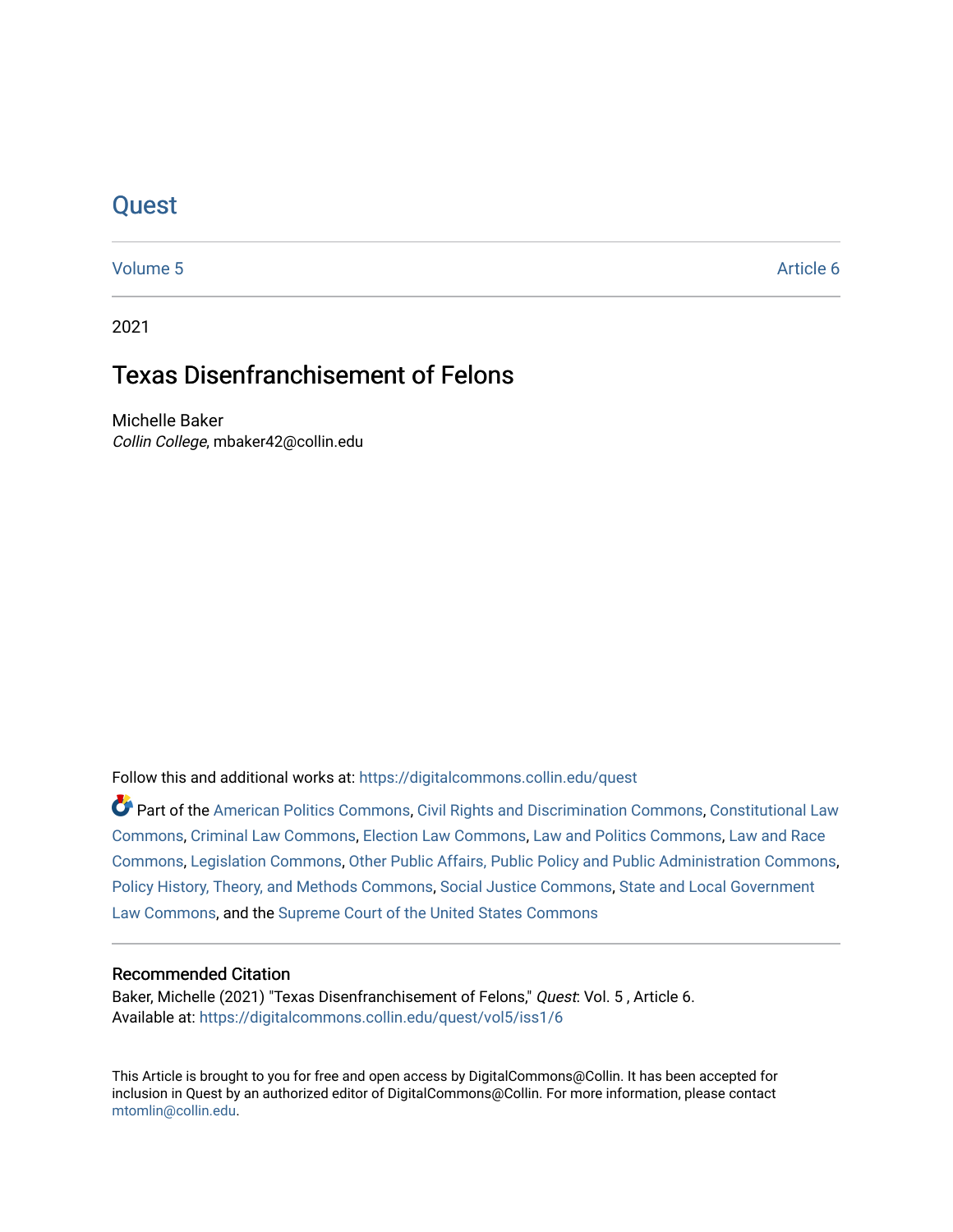# Policy Research Project

*Research in progress for GOVT 2306: Honors Texas Government*

Faculty Mentor: Tiffany Cartwright, Ph.D.

Michelle Baker wrote the following research paper as an assignment for my online GOVT 2306: Honors Texas Government class during the Fall 2020 semester. The class assignment helps students begin to formulate a classic policy paper, in which alternative policy options are discussed and analyzed, ultimately leading to a preferred policy option. Students submitted just a few paragraphs of the paper at a time over the course of the fall semester before finally pulling everything together in one cohesive research paper. As Michelle's paper progressed throughout the term, she continued to build on her research and add her own unique insights. Throughout the editing process for *Quest*, she continued that progress by fully engaging in the peer review process, and she has turned a simple class assignment into something truly inspiring. The disenfranchisement of felons, the topic chosen by Michelle, has increasing relevance to Texas and the U.S. today, and she beautifully connects the past policy decisions made by Texas to the current conversation about voting rights and race.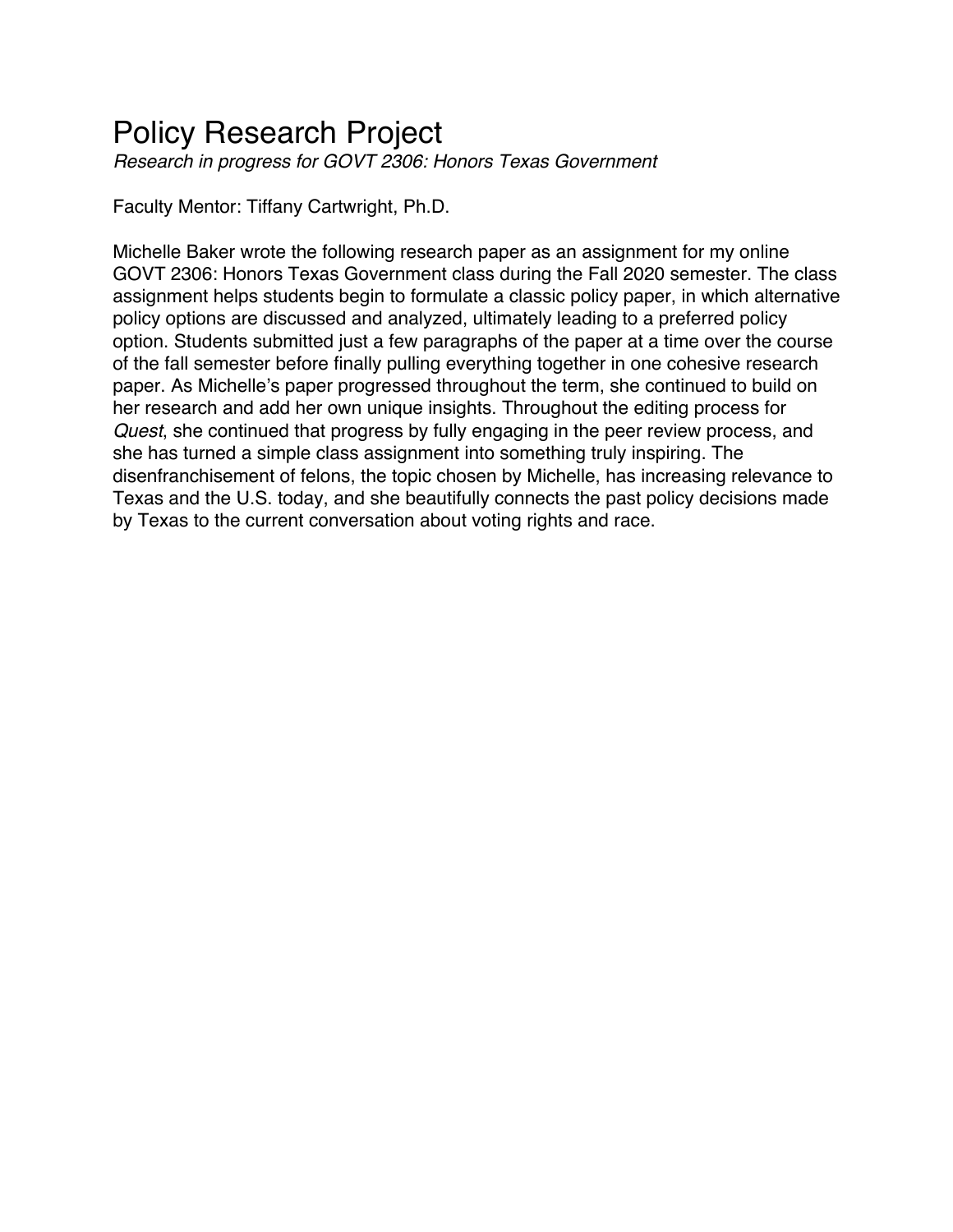### **Texas Disenfranchisement of Felons**

## Michelle Baker

The United States has a long history of shifting and reconceptualizing voting rights for its citizens. Many populations have had to fight throughout history for their voting rights, relying on courts and legislation to secure them. There has long been conflict and struggle in the US with the question of who is permitted to vote, and throughout history prospective voters fought for inclusion (Grady, 2012). While nationwide suffrage was achieved over time with successive modification of state and federal laws, one group of Americans continues to be excluded from voting: felons (Grady, 2012). As in most states in the US, felons in Texas do not have the inherent right to vote. The debates about voter disenfranchisement have been ongoing, with opinions coming from all sides and belief systems.

The history of disenfranchisement in this country is irrevocably intertwined with the history of individual state disenfranchisement laws. Felon disenfranchisement laws were the first set of widespread legal measures restricting felon voting rights in the country, many of which can be traced back to the post-Civil War period (Carroll, 2020). The South, including Texas, specifically implemented this mechanism to block specific voters from polls. Only two states, Maine and Vermont, guarantee voting rights for all citizens, including convicted felons and those incarcerated. The laws enshrined in their state constitutions were established at the very beginnings of their respective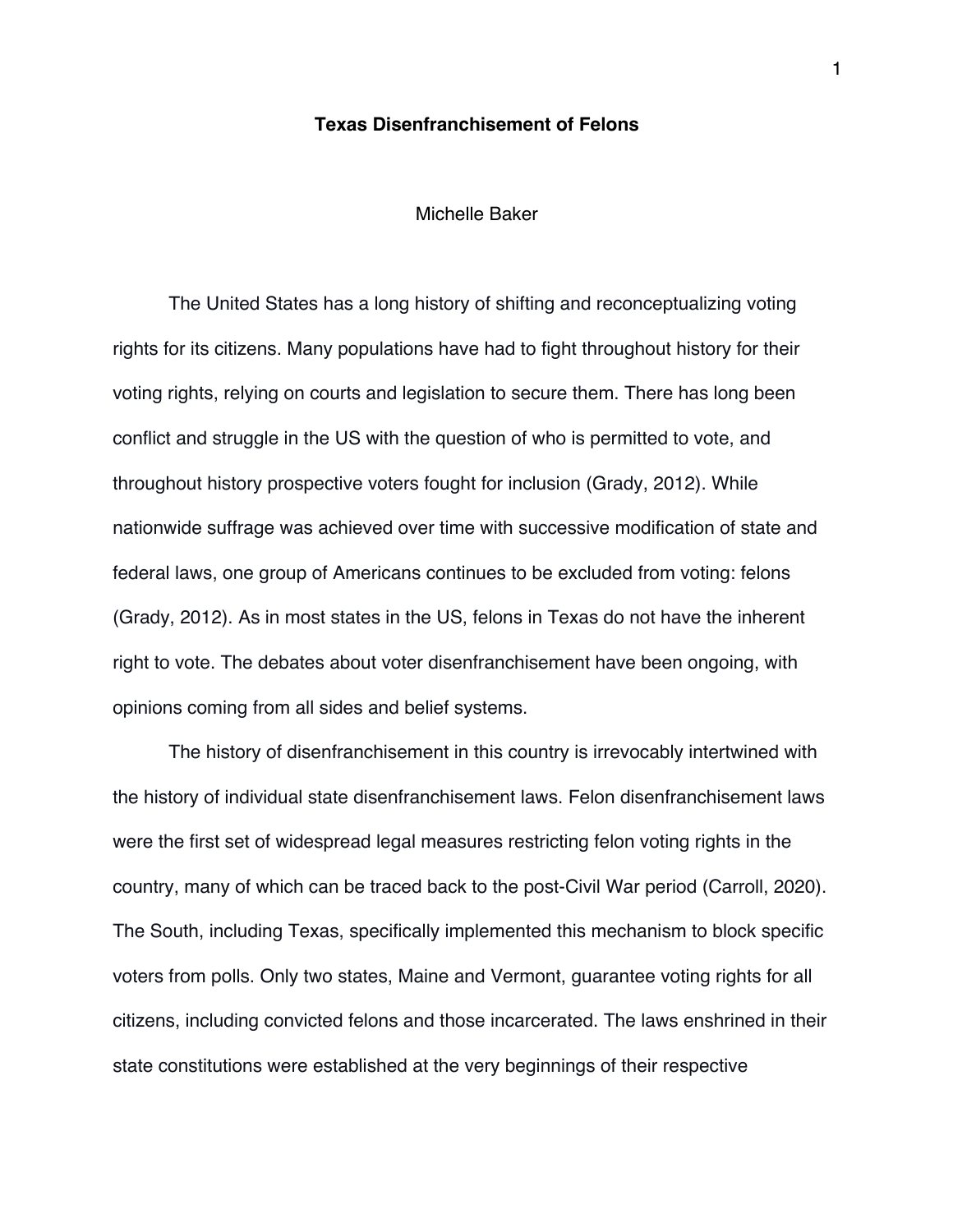statehoods (Lewis, 2019). Unlike some states, Texas law does not entirely disenfranchise felons and permits them to vote with specific stipulations. Those awaiting a felony trial may vote, and those fully convicted may vote if they have completed their incarceration or the terms of supervision, probation, or parole. Felons may also vote if their conviction was pardoned (*Texas Election Code*, 2011). In this paper, I will explore the Texas laws regarding felon voting rights, offer alternatives to the existing statute, compare the positive and negative attributes, and offer personal views based upon research into felon disenfranchisement.

As stated previously, Texas offers felons the opportunity to reclaim voting rights. What if Texas restored voting rights to felons without stipulations, even extending voting to those incarcerated? Texas would join a very select group of states affording these rights. In Texas, during the 2016 presidential election, hundreds of thousands of citizens were not permitted to vote (Mitchell, 2018). In the United States, if the laws changed and felons had the right to vote without stipulation, that would add over 5 million voters (Spates & Mathis, 2014). This change in the law could bring a larger voter turnout and impact the outcome of elections. In 2000, George W. Bush won the presidential election by securing Florida electoral votes, taking the state by only 537 votes. More than 600,000 ex-felons in Florida were precluded from voting, which could have changed the landscape of the election and the future of the United States (Laden, 2002).

Felon disenfranchisement has been challenged many times throughout United States history and remains a controversial topic today. Disenfranchisement has a perilous history often rooted in racism. These laws were often intended to prevent black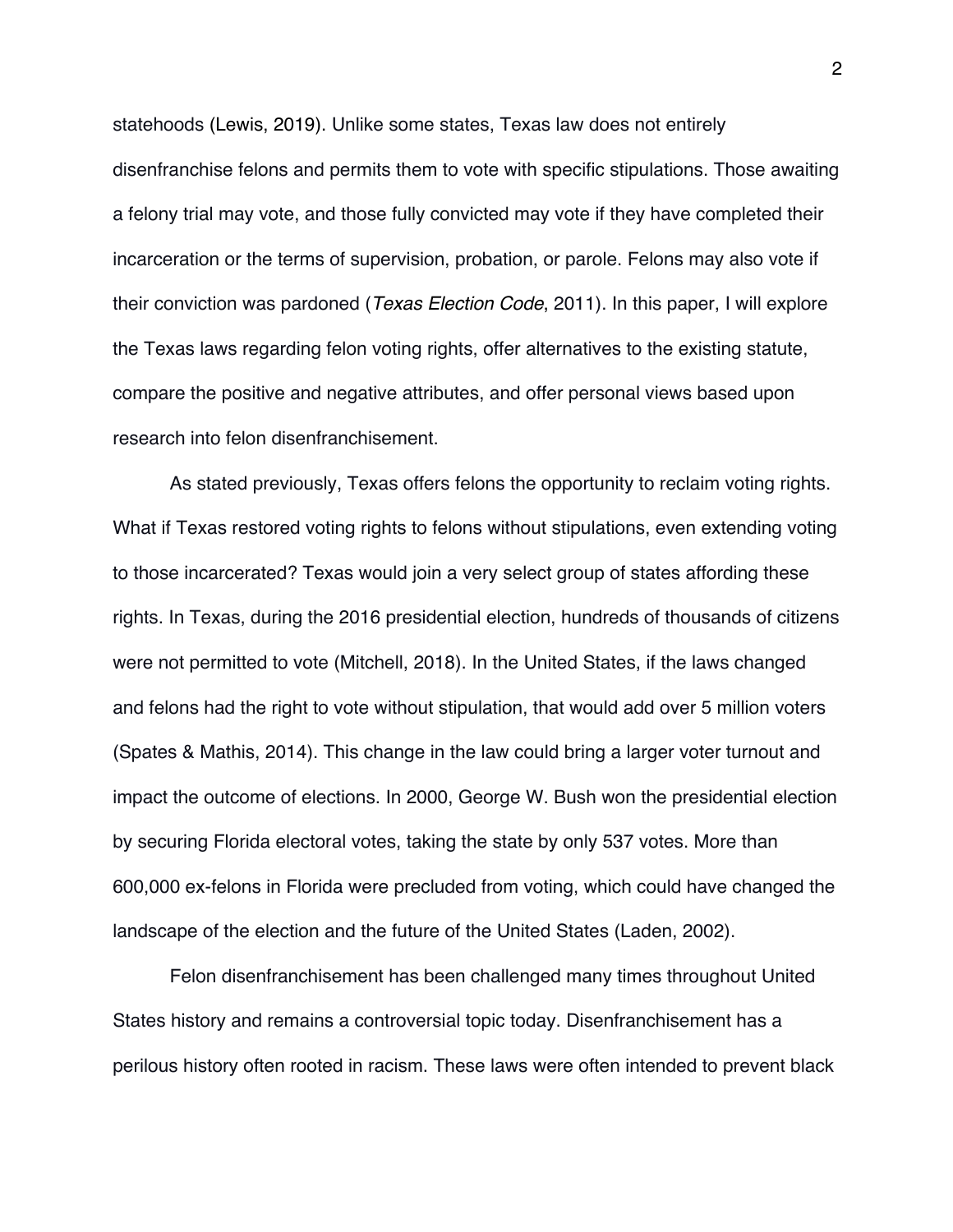Americans from the privilege of voting, avoiding what in 1901 was described as "the menace of negro domination" (Carroll, 2020, p. 400). Although the Constitution guarantees that voting rights are not stripped based on race, persistent disparities in disenfranchisement remain. Black males were historically and are currently disproportionately impacted by disenfranchisement laws. The black male population is "seven times more likely to be disenfranchised" due to felonies, with 1 in 13 black males of voting age disenfranchised ("Disenfranchisement," 2008). Disenfranchisement has the potential to impact not only individuals but also communities. When politicians appeal to the community, perhaps whole swaths of the population are ignored according to their disenfranchised status. If felons were not stripped of their vote, they would have the opportunity to connect their choices back to their community and use their vote to serve the community they are meant to rejoin (Stevens et al., 2019). Changing disenfranchisement laws could return political control to oft-ignored communities, allowing them to use voting as a rehabilitative action of positive investment in their communities.

Advocates of felon disenfranchisement claim that felonies represent some of the most egregious crimes in society and that state and federal laws should remain unchanged. They claim that by committing a felony, these offenders have broken their moral and social contract to society, and only law-abiding citizens should be afforded the right to vote (Kelly, 2020). They say felons should lose many of society's rights without public question or argument, such as being barred from owning firearms (Stevens et al., 2019). Therefore, according to disenfranchisement advocates, keeping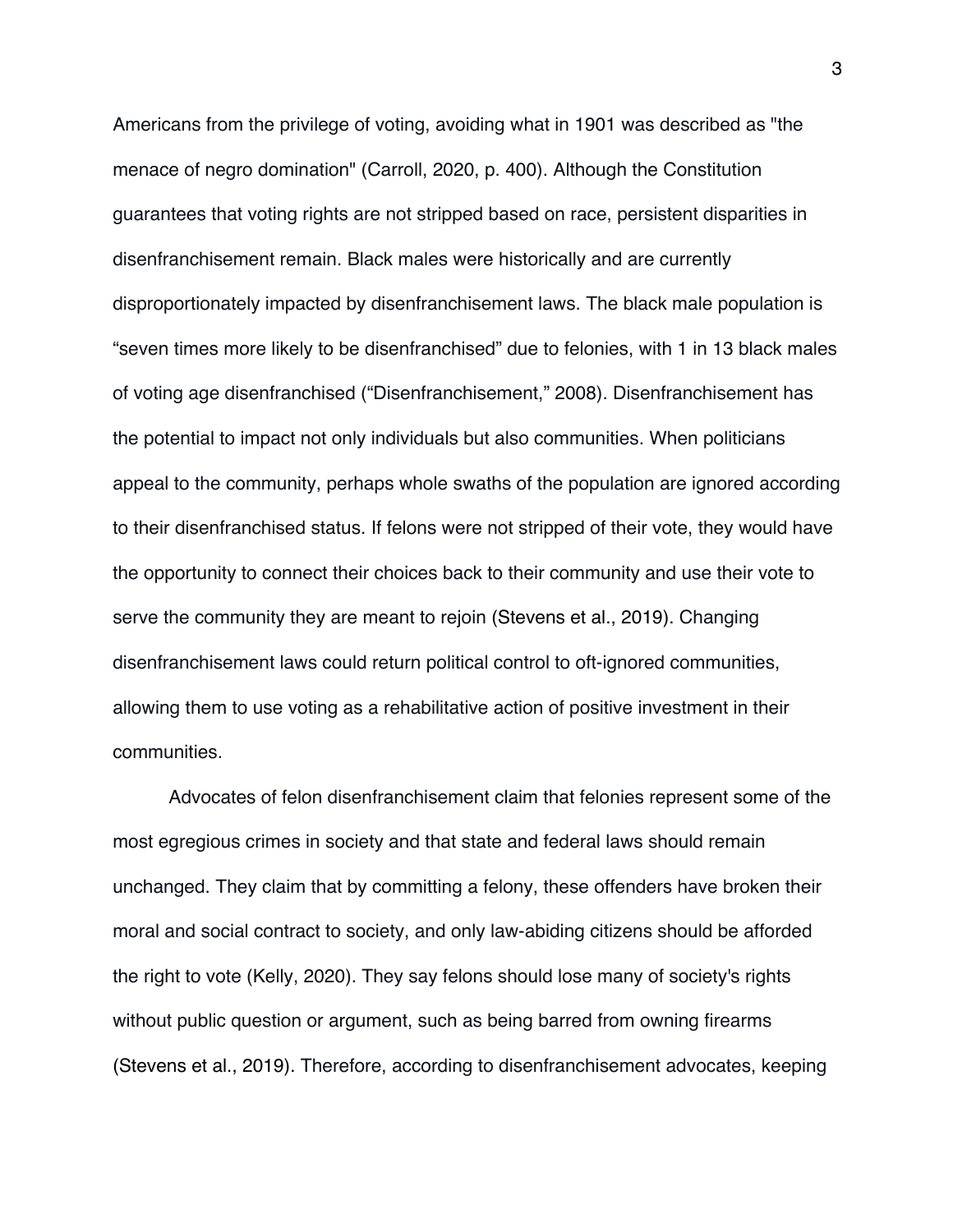current federal and state laws serves as a punitive measure for those who are not lawabiding citizens in society: those who break the law should lose the right to choose who will represent them governmentally (Kelly, 2020). Another reason advocates support the current law is that most Americans support disenfranchising felons, and maintaining felon voting laws would honor the desires of the American people (Kim, 2019). If America is a democracy, they suggest, people's views should be reflected in US law.

Further, advocates argue that most states had existing felon voting laws before black Americans were allowed the right to vote. Therefore, felon disenfranchisement was not meant to preclude black voting rights, as black Americans did not have the right to vote when the laws were enacted. They contend disenfranchisement laws demonstrate that voting is not an inherent right since they were found Constitutional by the Supreme Court (Kelly, 2020). The most influential Supreme Court ruling that permitted felon disenfranchisement was the case of *Richardson v. Ramirez* (1974). In this case, the Supreme Court held that rather than protecting a felon's right to vote, states are explicitly allowed to disenfranchise felons under the 14th Amendment because of their convictions (Hinchcliff, 2011). Disenfranchisement proponents assert that the Supreme Court ruling upheld that felon voting laws are neutral and do not punish certain felons over others (Berkovitch & Gordon, 2016). Bolstered by the court's ruling, they believe the existing state law should remain and serve as a punitive measure to those that break laws in the most profound ways, showing society that there are consequences for not abiding by the law. They hold that a consequence of breaking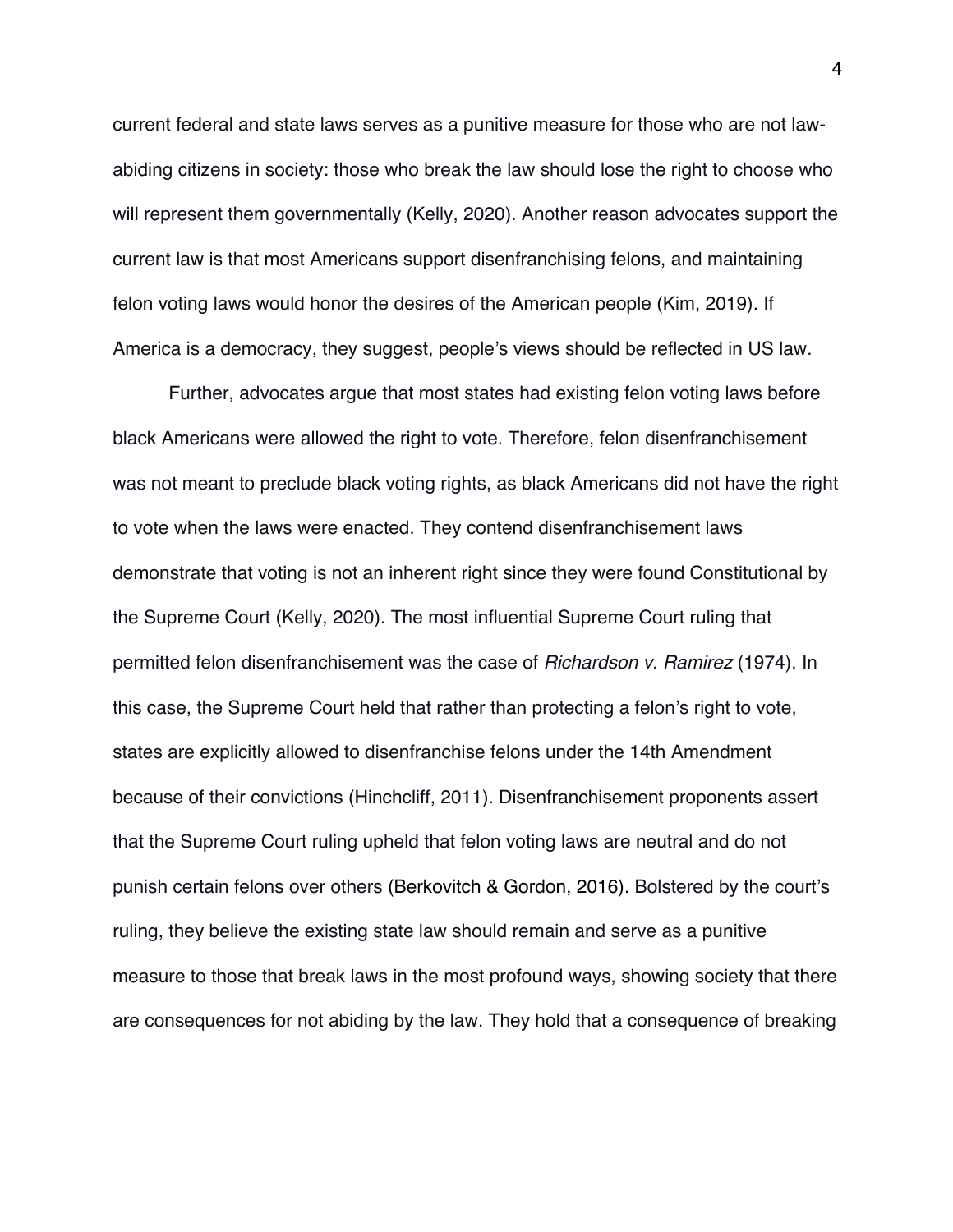the law and committing a felony should be to lose the right to impact the government, and felons must then prove to society that they deserve that right by earning it back.

While Texas law restores voting rights upon completing all prison release stipulations, proponents of equal voting rights see this as only a first step. The final, just step is restoring voting rights and allowing every citizen to vote—no matter their criminal status. In Texas, black Americans are incarcerated approximately five times more than whites despite comprising only 15% of the overall population (Marable, 2008). Along with the disproportionate rate of incarceration, race is a factor in recidivism rates. Nationally, blacks have the highest rates of reincarceration and recidivism among all racial categories (Marable, 2008). According to those supporting equal voting rights, current felon voting laws are still rooted in the racist past of disenfranchisement, as it was historically used to take voting rights away from freed slaves ("Disenfranchisement," 2008). They claim that voting laws—even loosened laws like those in Texas—continue disproportionately impacting black Americans today. They argue that allowing every Texas citizen to vote would achieve democratic voting equality and abolish the disproportionate nature of felon disenfranchisement. Black Americans, through disenfranchisement, have been governed by democratic law but barred from the political process that decides those laws (Whitt, 2017). From this standpoint, restoring felon voting rights would reclaim political power and voice in the democratic process; in other words, "what the crime has torn asunder, voting can glue together" (Stevens et al., 2019, p. 226).

5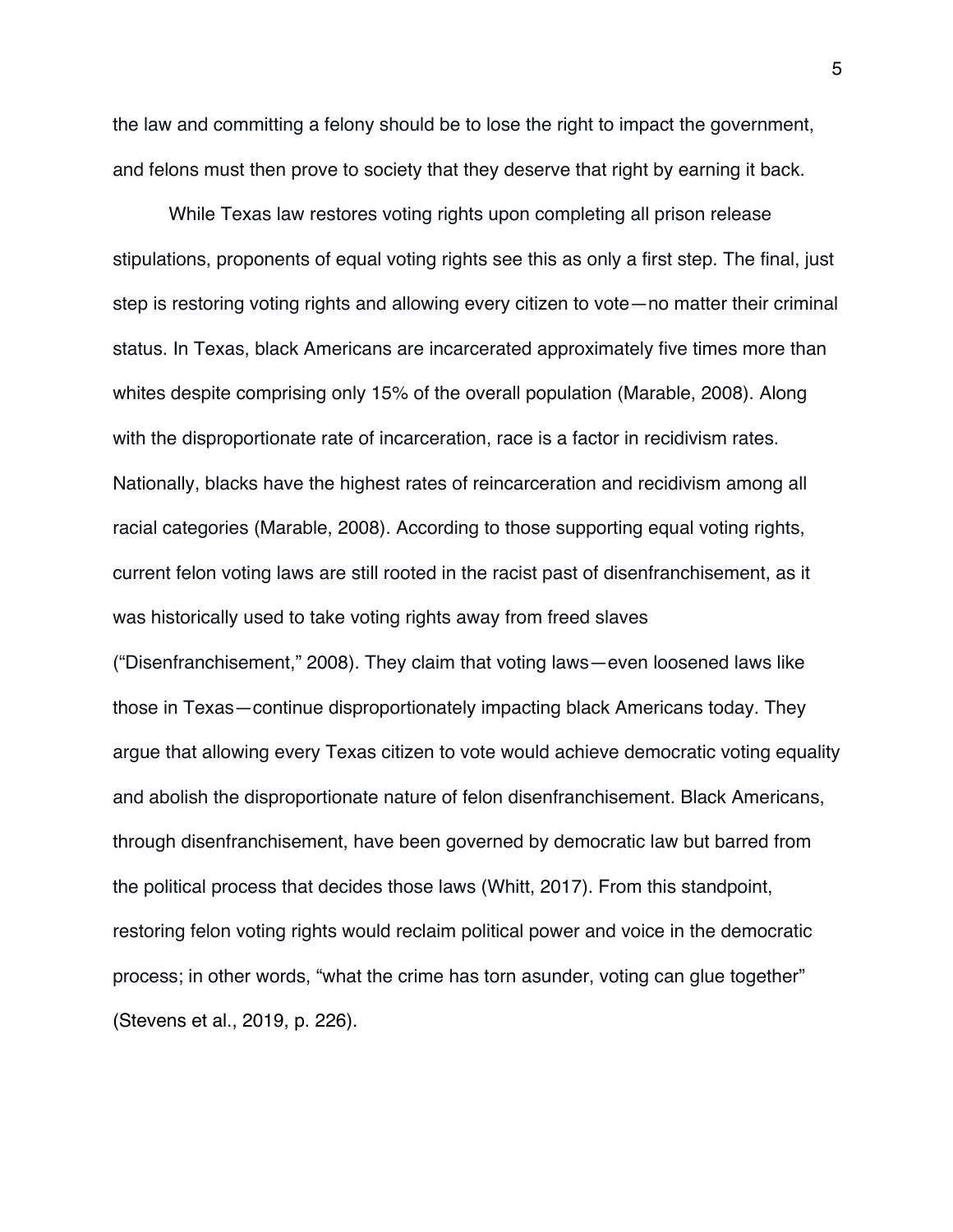The 15th Amendment guarantees that voting rights cannot be denied based on "race, color, or previous condition of servitude" (Spates & Mathis, 2014, p. 93). Felon disenfranchisement impacts black voters more than any other group, and restoring these rights prevents voter denial along racial lines. Beyond arguing for equal voting rights regardless of race, those who oppose disenfranchisement argue that voting is not a privilege to be taken away. Voting is integral to true democracy, and taking away the right to vote relegates the disenfranchised to second-class citizens, unworthy of the honor of the ballot box (Grady, 2012). Denying felons the right to vote relegates them to be being citizens without representation. Inmates and felons are in a unique in-between situation as Americans and Texans; they are acknowledged as full citizens but unable to participate in their own nation's representation and administration (Stevens et al., 2019). Elections cannot be fair and democratic without the voice of all Americans. If felons could use their voice to vote, they could impact local and national elections, choosing who best represents their community and their futures.

Changing laws requires debate and careful weighing of risks and rewards. No law will be accepted by or dismissed by all. Felon disenfranchisement has had a place in American history from its inception. Laws disenfranchising felons were a legal tradition that existed before the Civil War and were then adapted and expanded postwar to preserve political order; lawmakers used examples of "infamous" crimes to block more felons from voting (Baburam, 2015, p. 112). By today's standards, felonies are the most severe crimes in society. Those who want to keep current laws on the books argue that the United States began with felon voting laws, and changing those laws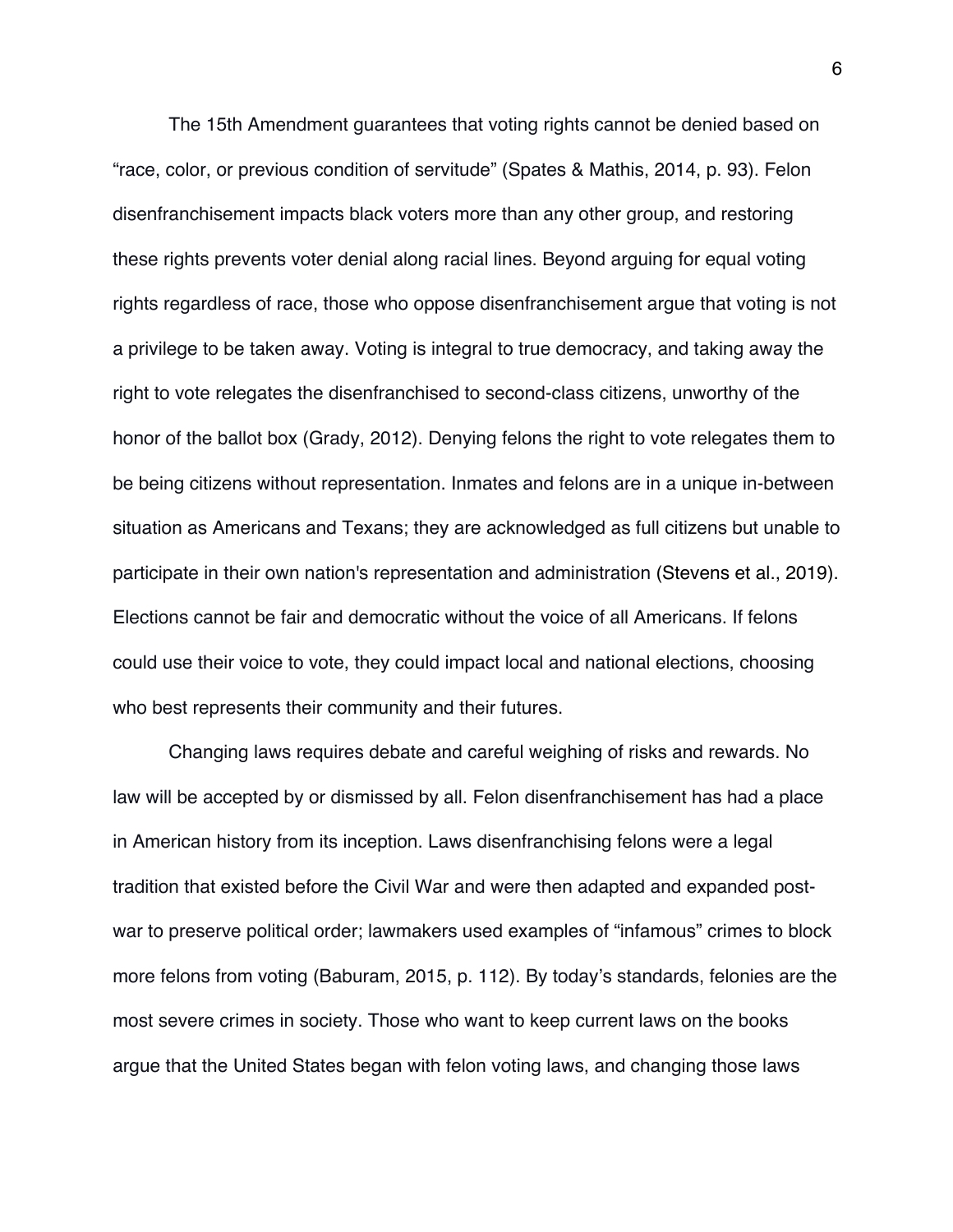would ignore the historical significance of the nation's founding (Sigler, 2014). These historical laws have been reinforced by the 14th Amendment and bolstered by multiple Supreme Court rulings. Undoing the Constitutional framework strengthened by the Supreme Court would be claiming that the law is not compatible with the highest court in the country ("Disenfranchisement," 2008).

Historic disenfranchisement was formed from the idea of "civil death," a punishment that strips a criminal of their political rights, and the laws carry on this way today (Sigler, 2014, p. 1738). To change established law and allow prisoners and felons to vote would remove the punishment for breaking the civic duties and social contract that Americans should not harm others (Sigler, 2014). Felon disenfranchisement "is ideally suited to mark the breach of civic trust that criminal wrongdoing represents" (Sigler, 2014, p. 1728). Advocates suggest that society loses trust in those who engage in criminal activity and ask how community members can trust felons to exercise judgment or to make responsible civic decisions? When felons break this trust, they must earn that trust back by finishing the required punishments and parameters set forth by the courts. Until the felon has done so, the public is left to wonder if the felon will break this trust again and if they are trustworthy enough to vote responsibly (Sigler, 2014).

But should Texas law stay the same? Advocates of disenfranchisement claim that being a good citizen requires earning back the right to vote, but opponents argue the right is inherent and interminable ("Disenfranchisement," 2008). Democratic legitimacy is at stake in denying voting rights; the US remains out of step with other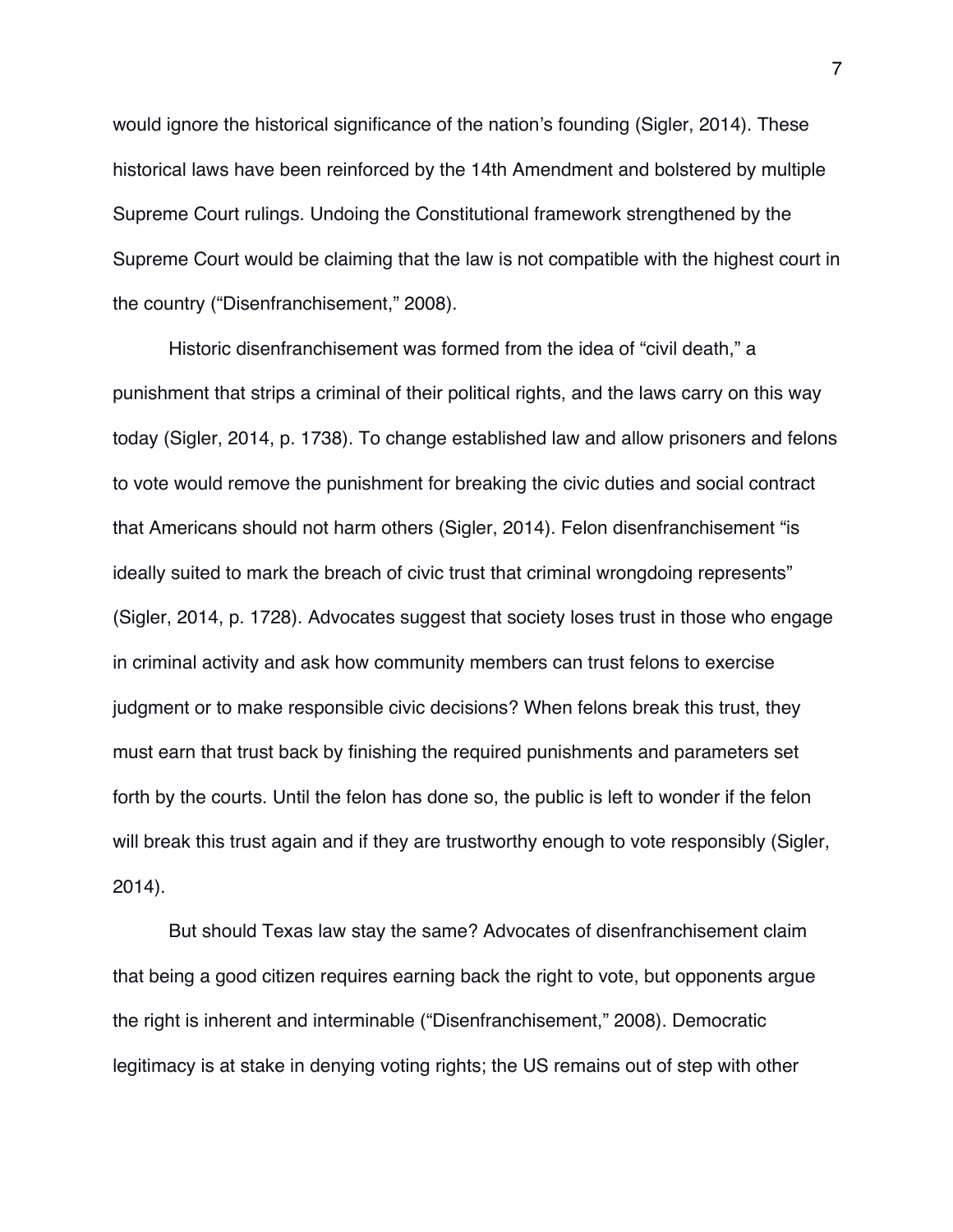Western democracies if disenfranchisement remains in place. Felon disenfranchisement is rare among the developed world, and keeping pace with our allies would require the US to strike down disenfranchisement laws (Berkovitch & Gordon, 2016). Most European states do not automatically strip felons' voting rights and consider this action to be an "egregious violation of human rights" (Berkovitch & Gordon, 2016, p. 505). The enfranchisement of felons among democracies is nearly universal, with the US being an outlier (Berkovitch & Gordon, 2016).

To live in a democracy is to have the right of civic duty; denying that taints democracy and forbids millions of Americans from performing their duty to vote. Stripping this civic duty impacts black Americans disproportionately, as 13% of black men cannot vote due to the impact of disenfranchisement laws ("Disenfranchisement," 2008). Historically, disenfranchisement has been a tactic to suppress black voters and erode civil rights—especially in the South (Newkirk, 2016). With large groups of the population disenfranchised, political candidates do not acknowledge entire communities, effectively silencing their community voice (Sigler, 2014). This impact magnifies inequality by further marginalizing communities already disenfranchised. Although considered temporary, the significance of disenfranchisement in Texas is profound (Stevens et al., 2019). Texas has one of the largest prison populations in the country: between inmates and those on probation and parole, approximately 500,000 people were prevented from voting in 2016 (Stevens et al., 2019, p. 211). When the public imagines felons, they often picture frightening and dangerous criminals. However,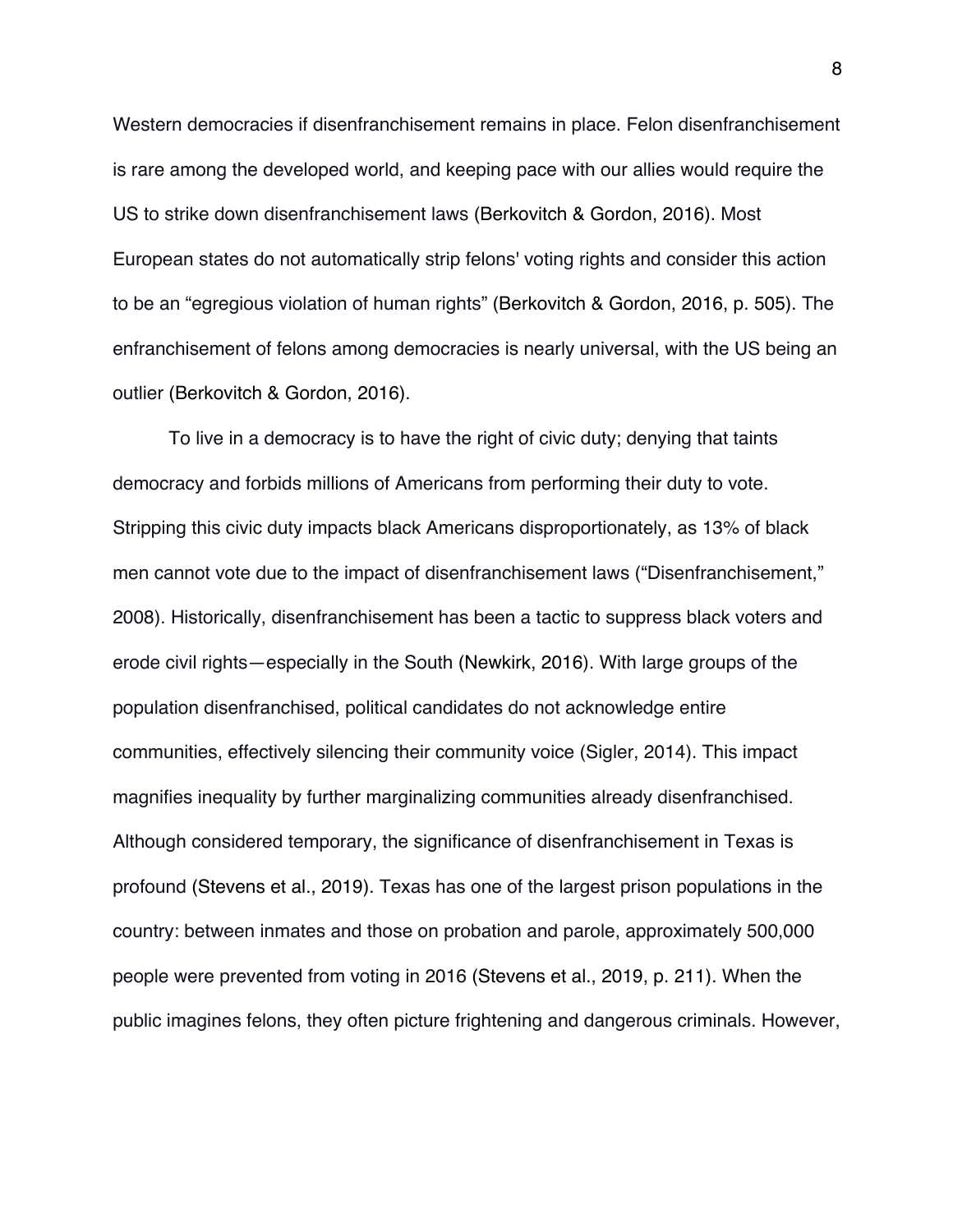violent crimes such as rape, burglaries, and robberies only comprise 8% of all felonies ("Disenfranchisement," 2008).

From a purely emotional reaction, felon disenfranchisement makes perfect sense: they are, in fact, felons who broke trust with society and committed what are considered the most serious of crimes. When issues are laid flat—society does not often dig beneath the surface—answers to perceived problems can appear simple and obvious, and this paper has shown that felon disenfranchisement is one such issue. Voting is an inherent right guaranteed by the Constitution and essential to true democracy. Voting is not a privilege to be earned or lost; it "is a right of citizenship and shouldn't be connected to punishment" (Liebelson, 2019). Felons, even those in prison and on death row, should never lose their right to vote.

Voter disenfranchisement changed as the country grew to fit society's reliance on systemic racism. Black Americans have been historically subjected to voter suppression tactics, such as changing the crimes that qualified for disenfranchisement to crimes that they were more likely to commit (Kelly, 2020). There have been poll taxes, literacy tests, and intimidation. However, felon disenfranchisement stripped large numbers of their voting rights and continues to do so today (Staples, 2014). Texas has the sixth-largest incarcerated population but the highest number of disenfranchised voters (The Sentencing Project, 2019), and black Texans are incarcerated at five times the rate of the white Texans (Marable, 2008). The criminal justice system disproportionately impacts black Texans and black Americans as a whole. If current incarceration and disenfranchisement trends continue, 30-40% of black males will lose their right to vote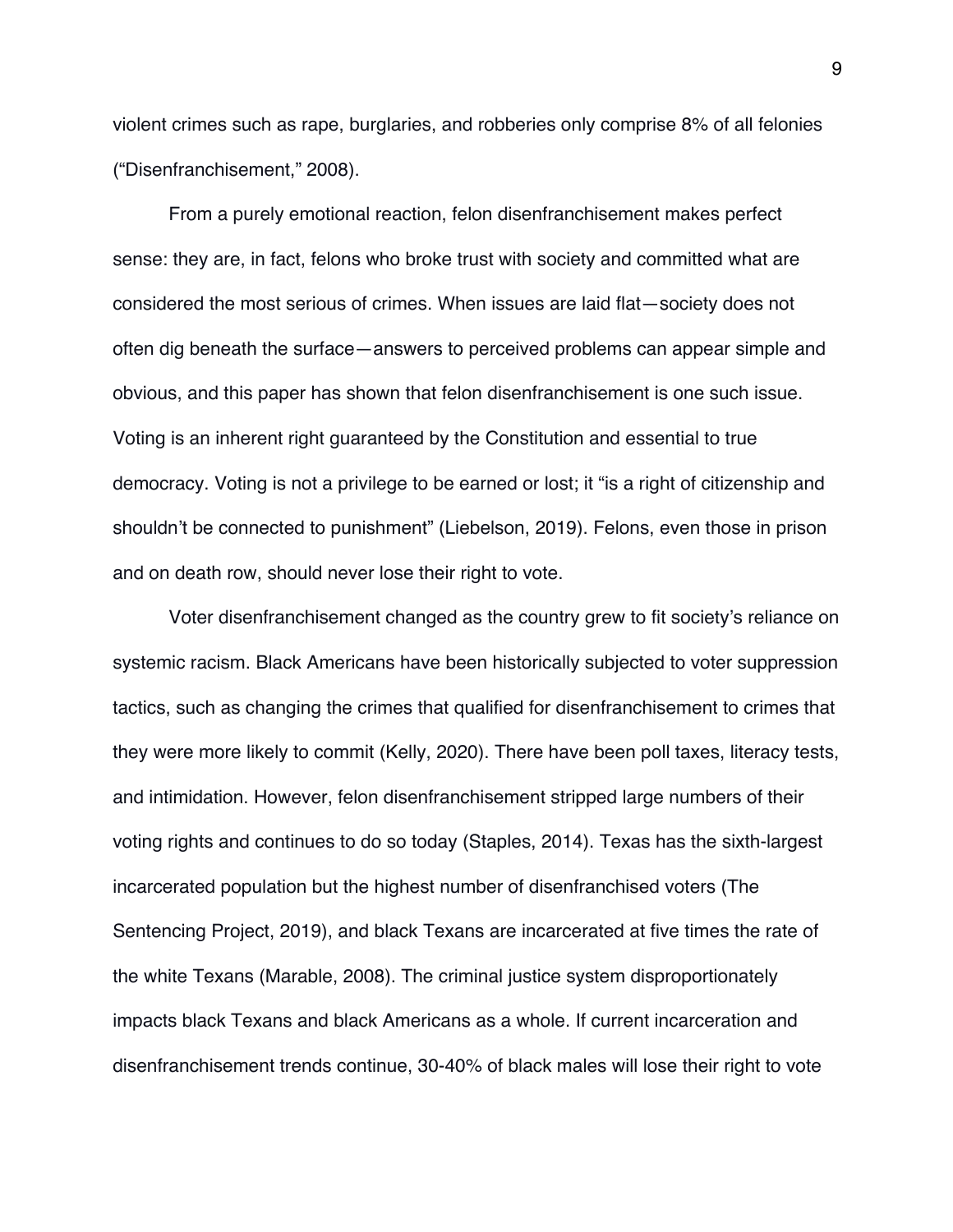in the future (Ruth et al., 2017). There are populations of black Americans—whole communities—who are underrepresented in the government because of felon disenfranchisement.

While punishment for crimes must be carried out, the punishment must fit the crime. This punishment should not include stealing political power and voice from one group of people. Some might argue that the law's intent is not rooted in suppression for black voters, and if the law does not have the intent, it is not racist. I argue that there is historic intent that has never been rectified, and even if the intent were absent, the practice of the law disproportionately harms one group of people. While the egregious intent has been removed from the law, with some claiming disenfranchisement as neutral, the law remains faithful to the original promise of preventing black voters in significant numbers (Stevens et al., 2019). To render any citizen second class is an affront to the founding of the United States, the Constitution, and to democracy.

The arguments for and against felon disenfranchisement are plentiful and passionate. Politicians and those disenfranchised will continue this debate for some time. There are legitimate and historical arguments on both sides of the issue that should be heard and considered. Felon disenfranchisement is not an issue that regular citizens often encounter. Even so, disenfranchisement impacts millions of Americans, and changing the law has the potential of impacting elections. Proponents of disenfranchisement most often rely on rhetoric suggesting that felons are second-class citizens, unworthy of casting a ballot (Grady, 2012). As the debate goes on, lives will go on, and so will elections. Many lives, however, do not move forward in society. They are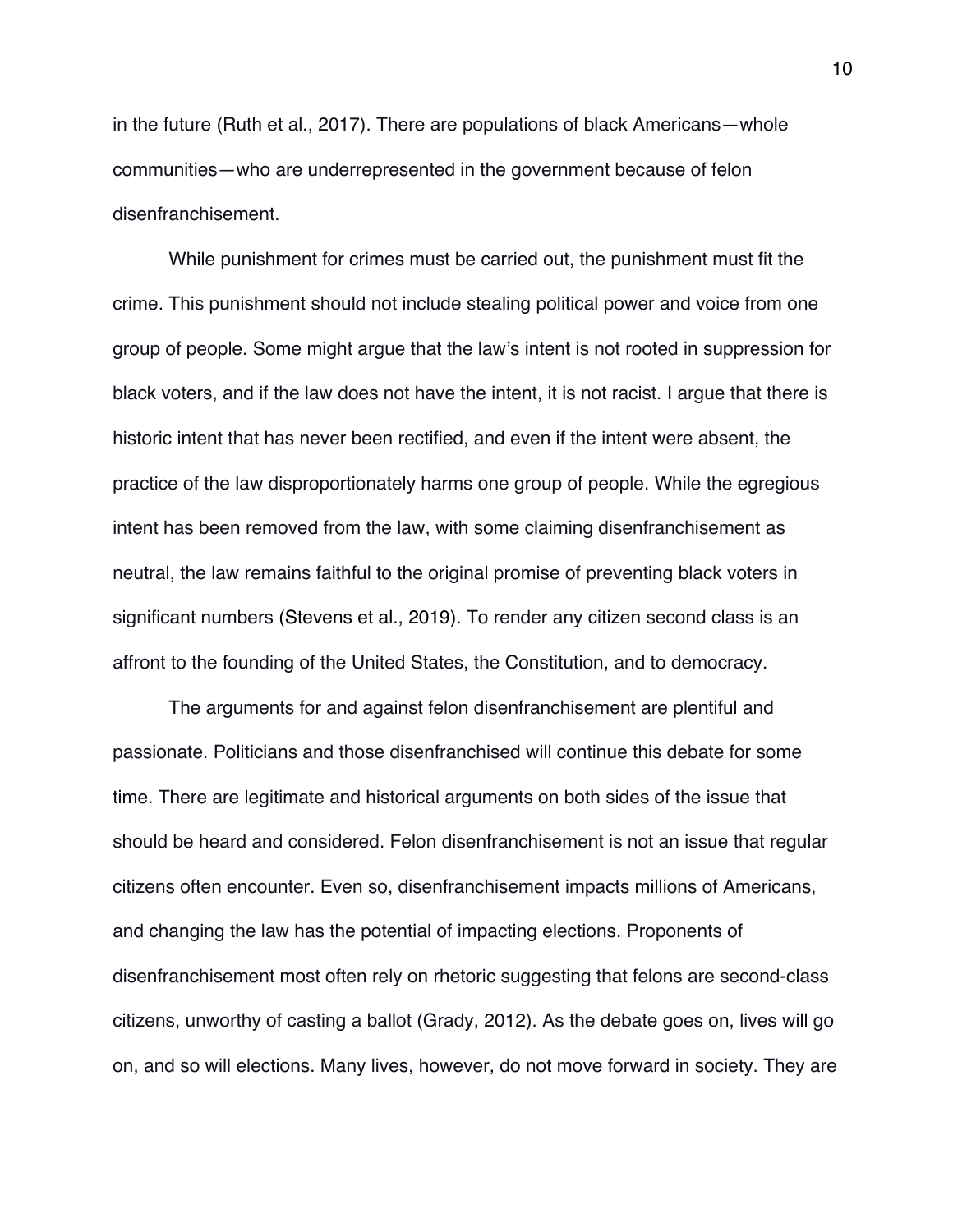cast aside civically and denied opportunities to choose government representation. Recent trends in law-making have caused states to adopt policies with disproportional impact. These policies are "harmful based on their ability to isolate people and whole communities from the decision-making power associated with voting" (Blesset, 2015, p. 5). Disenfranchisement strips citizens of their fundamental right to vote and communicates that people in power are concerned with the voices of those who also have power or privilege. All too often, the silenced voices are black. Restoring voting rights will allow historically marginalized black communities the opportunity to choose who will represent them and hold power. Lawmakers should restore voting rights and tell society that all voices deserve to be heard in equal measure.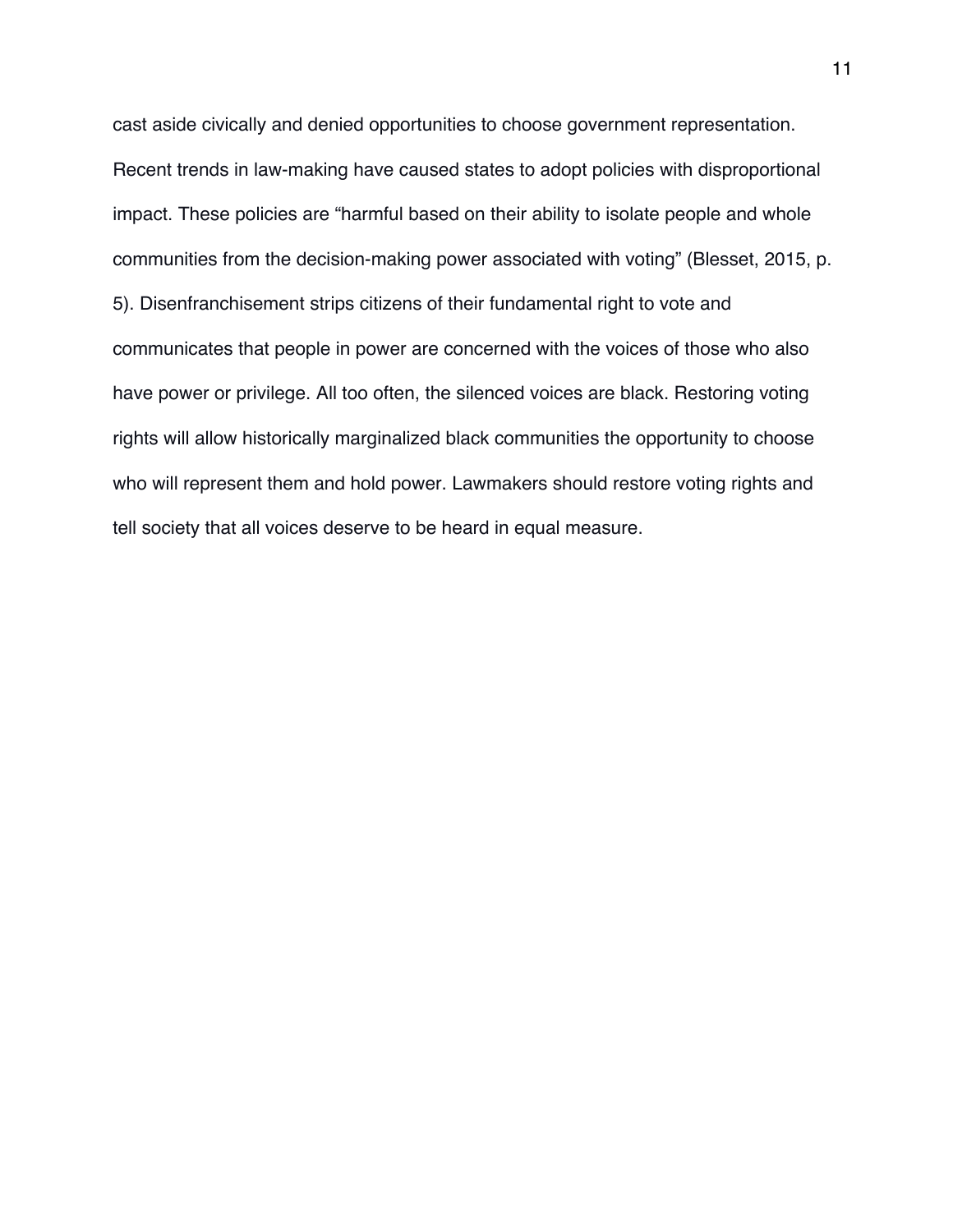### **References**

- Baburam, R. (2015, May-June). [Review of the book *Living in infamy: Felon disenfranchisement and the history of American citizenship*, by P. Holloway]. *Corrections Today*, *77*(3), 112-113.
- Berkovitch, N., & Gordon, N. (2016, November). Differentiated decoupling and human rights. *Social Problems, 63*(4), 499-512. https://doi.org/10.1093/socpro/spw020

Blessett, B. (2015). Disenfranchisement: Historical underpinnings and contemporary manifestations. *Public Administration Quarterly, 39*(1), 3-50. https://www.jstor.org/stable/24372042

Carroll, M. C. Y. (2020). Locked in and locked out: Applying Charming Betsy to U.S. felony disenfranchisement. *Yale Law & Policy Review*, *38*(2), 397–443. https://digitalcommons.law.yale.edu/ylpr/vol38/iss2/3/

Disenfranchisement of felons. (2008, July 25). *Issues & Controversies.* icof.infobaselearning.com/recordurl.aspx?ID=2734

Grady, S. C. (2012). Civil death is different: An examination of a post-Graham challenge to felon disenfranchisement under the Eighth Amendment. *Journal of Criminal Law and Criminology*, *102*(2), 441-470. http://www.jstor.org/stable/23415239

Hinchcliff, A. M. (2011). The "other" side of *Richardson v. Ramirez*: A textual challenge to felon disenfranchisement. *Yale Law Journal*, *121*(1), 194-236. https://www.researchgate.net/publication/291044303 The Other Side of Richardson\_v\_Ramirez\_A\_Textual\_Challenge\_to\_Felon\_Disenfranchisement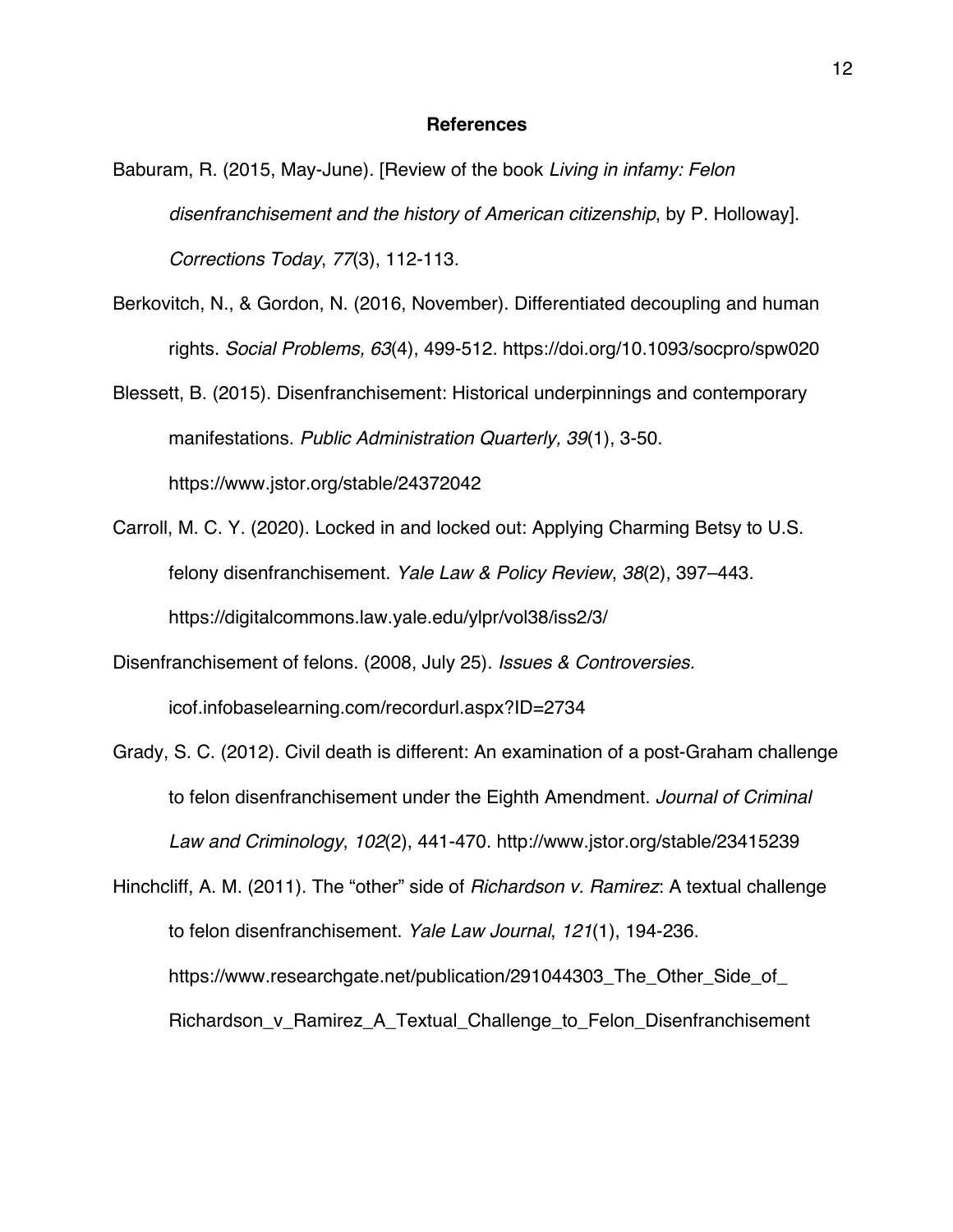- Kelly, E. (2020). Do the crime, do the time—and then some: Problems with felon disenfranchisement and possible solutions. *Univ. of Toledo Law Review*, *51*(2), 389–420.
- Kim, C. (2019, May 3). *A majority of Americans don't want to give imprisoned felons the right to vote*. *Vox.* www.vox.com/2019/5/3/18528319/poll-felons-right-to-vote
- Laden, A. S. (2002). Democratic legitimacy and the 2000 election. *Law and Philosophy, 21*(2), 197-220. https://www.jstor.org/stable/3505130
- Lewis, N. (2019, June 11). *In just two states, all prisoners can vote. Here's why few do*. The Marshall Project. https://www.themarshallproject.org/2019/06/11/in-just-twostates-all-prisoners-can-vote-here-s-why-few-do
- Liebelson, Dana. (2019, September 6). In prison, and fighting to vote. *The Atlantic*. https://www.theatlantic.com/politics/archive/2019/09/when-prisoners-demandvoting-rights/597190/
- Marable, Manning. (2008). Incarceration vs. education: Reproducing racism and poverty in America. *Race, Poverty & the Environment*, *15*(2), 59–61. https://www.jstor.org/stable/41554623
- Mitchell, M. (2018, March 29). Texas woman who got 5 years in prison among 6 million in U.S. who gave up right to vote. *Fort Worth Star Telegram*. https://www.startelegram.com/news/local/fort-worth/article207391024.html
- Newkirk, V. R. II. (2016, March 9). Polls for prisons. *The Atlantic*. https://www.theatlantic.com/politics/archive/2016/03/inmates-votingprimary/473016/